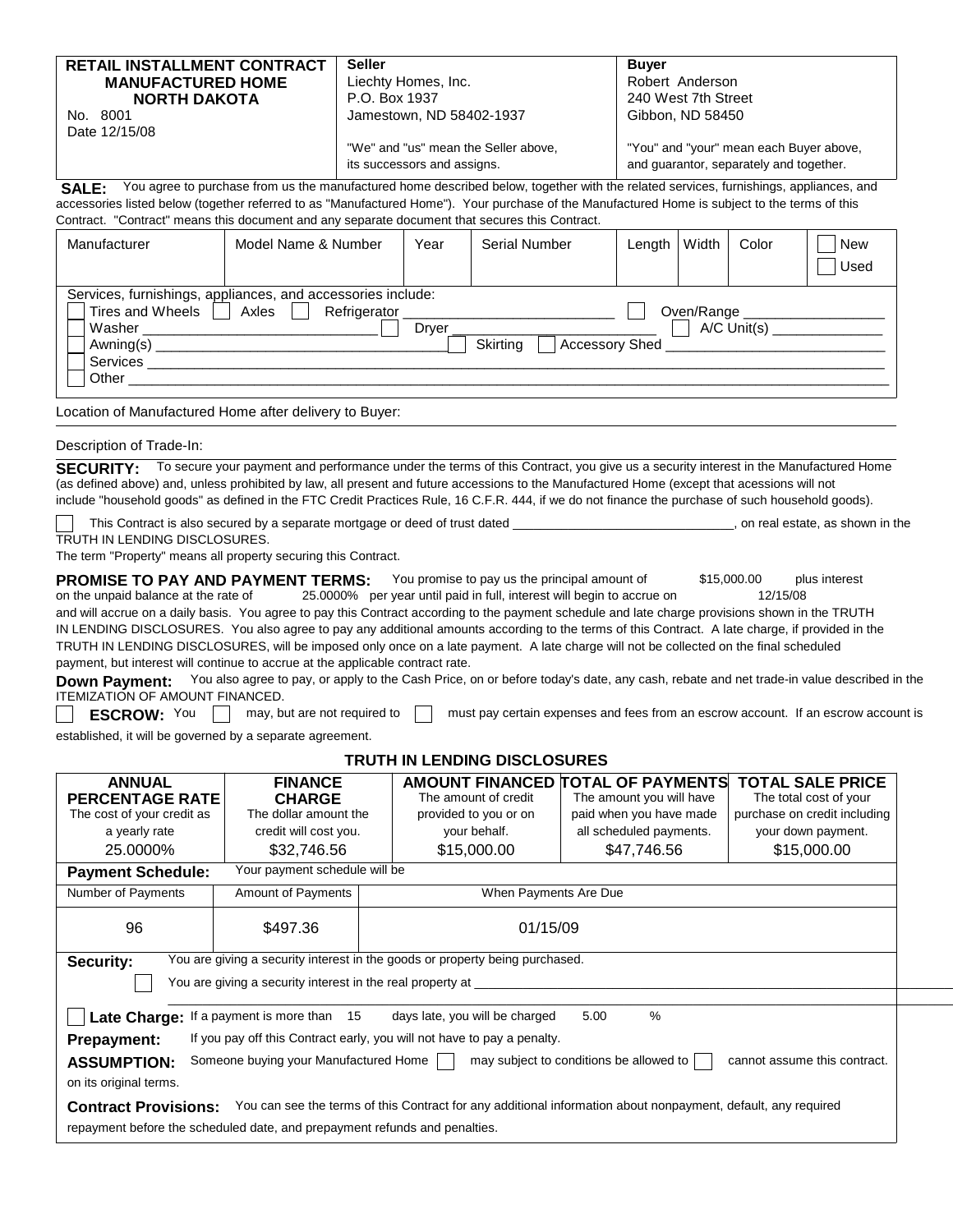CREDIT INSURANCE: Credit life, credit disability (accident and health or accident and sickness), and any other insurance coverage quoted below, are not required to obtain credit and we will not provide them unless you sign and agree to pay the additional premium. If you want such insurance, we will obtain it for you (if you qualify for coverage). We are quoting below ONLY the coverages you have chosen to purchase.

| Credit Life: Insured       |                         |      |  |  |  |
|----------------------------|-------------------------|------|--|--|--|
|                            | Single Joint Prem. \$   | Term |  |  |  |
| Credit Disability: Insured |                         |      |  |  |  |
|                            | Single   Joint Prem. \$ | Term |  |  |  |

Your signature below means you wan (only) the insurance coverage(s) quoted above. If none are quoted, you have declined any coverages we offered.

| Buyer | d/o/b Buyer | $d$ /o/b |
|-------|-------------|----------|
| Buyer | d/o/b Buyer | $d$ /o/b |

**PROPERTY INSURANCE:** You are required to insure the Property securing this Contract with the following minimum property insurance coverage:

from or through us you will pay \$\_\_\_\_\_\_\_\_\_\_\_\_\_\_\_\_\_\_\_ for You may purchase or provide the insurance through any insurance company that is reasonably acceptable to us. If you get the insurance

\_of coverage.

## **property damage caused to others is NOT included Liability insurance coverage for bodily injury and/or in this Contract unless checked and indicated below.**

The following liability insurance is included in this coverage:

**BUYER PROTECTION/SERVICE PLAN: With your** purchase of the Manufactured Home, you have elected to purchase the following optional buyer protection or service play ("Plan"):

\_ \_ \_ \_ \_ \_ \_ \_ \_ \_ \_ \_ \_ \_ \_ \_ \_ \_ \_ \_ \_ \_ \_ \_ \_ \_ \_ \_ \_ \_ \_ \_ \_ \_ \_ \_ \_ \_ \_ \_ \_ \_ \_ \_ \_ \_ \_ \_ \_ \_ \_ \_ \_

|                                     | and will be in effect and the state of the state of the state of the state of the state of the state of the state of the state of the state of the state of the state of the state of the state of the state of the state of t |
|-------------------------------------|--------------------------------------------------------------------------------------------------------------------------------------------------------------------------------------------------------------------------------|
| See the Plan documents for details. |                                                                                                                                                                                                                                |
|                                     | ASSIGNMENT: This Contract is assigned to Assignee (identify):                                                                                                                                                                  |
|                                     | This assignment is made $\parallel$ under the terms of a separate                                                                                                                                                              |
|                                     | agreement.     under the terms of the ASSIGNMENT BY SELLER                                                                                                                                                                     |
|                                     | section in this Contract.     This assignment is made with recourse.                                                                                                                                                           |
|                                     | Seller: By Date Date Date                                                                                                                                                                                                      |
|                                     | Name and Title <b>Example 20</b> Name and Title                                                                                                                                                                                |

### **ITEMIZATION OF AMOUNT FINANCED**

| <b>Manufactured Home Price</b>                                                                                                                                                                                                     | $\mathbb{S}$                                                                                                                                                                                                                                                                                                                                        |
|------------------------------------------------------------------------------------------------------------------------------------------------------------------------------------------------------------------------------------|-----------------------------------------------------------------------------------------------------------------------------------------------------------------------------------------------------------------------------------------------------------------------------------------------------------------------------------------------------|
| $(including sales tax of $$ (including sales tax of \$                                                                                                                                                                             |                                                                                                                                                                                                                                                                                                                                                     |
| Buyer Protection/Service Plan, Paid to: * \$                                                                                                                                                                                       |                                                                                                                                                                                                                                                                                                                                                     |
| 1. Cash Price                                                                                                                                                                                                                      |                                                                                                                                                                                                                                                                                                                                                     |
| Manufacturer's Rebate \$                                                                                                                                                                                                           |                                                                                                                                                                                                                                                                                                                                                     |
|                                                                                                                                                                                                                                    |                                                                                                                                                                                                                                                                                                                                                     |
|                                                                                                                                                                                                                                    |                                                                                                                                                                                                                                                                                                                                                     |
| Trade-In Allowance \$                                                                                                                                                                                                              |                                                                                                                                                                                                                                                                                                                                                     |
| Less: Amount Owing \$                                                                                                                                                                                                              |                                                                                                                                                                                                                                                                                                                                                     |
|                                                                                                                                                                                                                                    |                                                                                                                                                                                                                                                                                                                                                     |
| 4. Total Down Payment (line 2 plus line 3) \$                                                                                                                                                                                      |                                                                                                                                                                                                                                                                                                                                                     |
| 5. Unpaid Balance of Cash Price(line 1 minus line 4) \$                                                                                                                                                                            |                                                                                                                                                                                                                                                                                                                                                     |
| <b>Fees Paid to Others:</b>                                                                                                                                                                                                        |                                                                                                                                                                                                                                                                                                                                                     |
| Paid to Public Officials - Filing Fees Only                                                                                                                                                                                        | $\begin{picture}(20,10) \put(0,0){\line(1,0){10}} \put(15,0){\line(1,0){10}} \put(15,0){\line(1,0){10}} \put(15,0){\line(1,0){10}} \put(15,0){\line(1,0){10}} \put(15,0){\line(1,0){10}} \put(15,0){\line(1,0){10}} \put(15,0){\line(1,0){10}} \put(15,0){\line(1,0){10}} \put(15,0){\line(1,0){10}} \put(15,0){\line(1,0){10}} \put(15,0){\line(1$ |
| Paid to Public Officials - Other than Filing Fees                                                                                                                                                                                  |                                                                                                                                                                                                                                                                                                                                                     |
| Insurance Premiums*                                                                                                                                                                                                                | $\frac{1}{2}$                                                                                                                                                                                                                                                                                                                                       |
|                                                                                                                                                                                                                                    |                                                                                                                                                                                                                                                                                                                                                     |
|                                                                                                                                                                                                                                    |                                                                                                                                                                                                                                                                                                                                                     |
|                                                                                                                                                                                                                                    |                                                                                                                                                                                                                                                                                                                                                     |
| $\overline{a}$ To: the contract of the contract of the contract of the contract of the contract of the contract of the contract of the contract of the contract of the contract of the contract of the contract of the contract of | $\begin{picture}(20,10) \put(0,0){\line(1,0){10}} \put(15,0){\line(1,0){10}} \put(15,0){\line(1,0){10}} \put(15,0){\line(1,0){10}} \put(15,0){\line(1,0){10}} \put(15,0){\line(1,0){10}} \put(15,0){\line(1,0){10}} \put(15,0){\line(1,0){10}} \put(15,0){\line(1,0){10}} \put(15,0){\line(1,0){10}} \put(15,0){\line(1,0){10}} \put(15,0){\line(1$ |
|                                                                                                                                                                                                                                    |                                                                                                                                                                                                                                                                                                                                                     |
| <b>6. Subtotal</b> (line 5 plus all Fees Paid to Others)                                                                                                                                                                           | $\begin{picture}(20,10) \put(0,0){\line(1,0){10}} \put(15,0){\line(1,0){10}} \put(15,0){\line(1,0){10}} \put(15,0){\line(1,0){10}} \put(15,0){\line(1,0){10}} \put(15,0){\line(1,0){10}} \put(15,0){\line(1,0){10}} \put(15,0){\line(1,0){10}} \put(15,0){\line(1,0){10}} \put(15,0){\line(1,0){10}} \put(15,0){\line(1,0){10}} \put(15,0){\line(1$ |
|                                                                                                                                                                                                                                    |                                                                                                                                                                                                                                                                                                                                                     |
| 7. Prepaid Finance Charges                                                                                                                                                                                                         | $\frac{1}{2}$                                                                                                                                                                                                                                                                                                                                       |

\* We may retain or receive a portion of this amount.

#### **NOTICE TO THE BUYER**

**1. Do not sign this Contract before you read it or if it contains any blank space. 2. You are entitled to a completely filled in copy of this Contract when you sign it. 3. Under the law, you have the following rights, among others: (a) to pay off in advance the full amount due and to obtain a partial refund of the finance charge; (b) to redeem the property if repossessed for a default within the time provided by law; (c) to require, under certain conditions, a resale of the property if repossessed. 4. If you desire to pay off in advance the full amount due, the amount of the refund you are entitled to, if any, will be furnished upon request.**

## **BY SIGNING BELOW BUYER AGREES TO THE TERMS ON PAGES 1 AND 2 OF THIS CONTRACT AND ACKNOWLEDGES RECEIPT OF A COPY OF THIS CONTRACT.**

### **Buyer(s):**

| X         |      |
|-----------|------|
| Signature | Date |
| Х         |      |
| Signature | Date |
| Х         |      |
| Signature | Date |
| χ         |      |
| Signature | Date |
|           |      |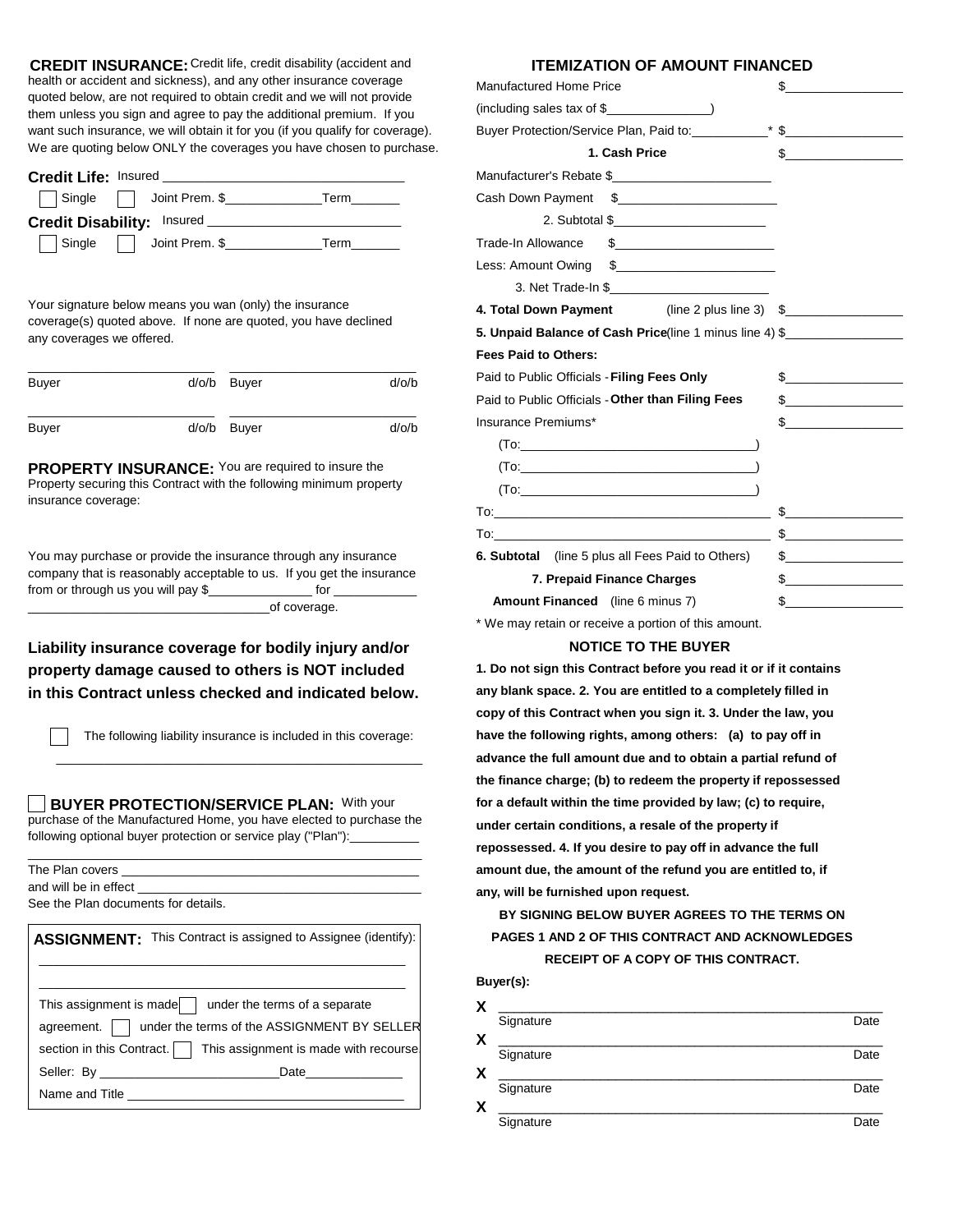## **ADDITIONAL TERMS OF THIS CONTRACT**

**GENERAL TERMS:** You agree to purchase the Manufactured Home over time. The Total Sale Price showin in the TRUTH IN LENDING DISCLOSURES assumes that all payments will be made as scheduled. The actual amount you The Notice will explain why you are in default and how you can cure it. We will will pay may be more or less depending on your payment record.

 The law of North Dakota will govern this transaction. It is also governed by applicable federal law and regulations, including the preemption of state usury laws. The federal Alternative Mortgage Transactions Parity Act may also apply. We do not intend to charge or collect any interest or fee that is more than the applicable law allows. If we charge or collect any amount over what the law allows, we will apply the excess first to the principal balance, and we will refund any excess if you have paid this Contract in full.

this Contract may involve money retained by us or paid back to us as commissions or other remuneration. You understand and agree that some payments to third parties as a part of

 If any provision of this Contract is not enforceable, this Contract will remain enforceable without such provision. If we agree with you to any exceptions to the promises or assurances in this printed Contract, such agreement must be in writing and signed by us.

are your exact legal name and your principal residence. You will provide us **NAME AND LOCATION:** Your name and address indicated on page 1 with at least 30 days notice prior to changing your name or principal residence. **PREPAYMENT: YOU MAY PREPAY THIS CONTRACT** IN FULL OR IN PART AT ANY TIME WITHOUT PENALTY.

Any partial prepayment will not excuse any later scheduled payments until you pay in full.

 You may obtain from us, or the insurance company named in your policy (or certificate of insurance), a refund of any unearned insurance premiums.

and service contracts purchased with this Contract. **ADDITIONAL SECURITY:** You also assign to us and give us a security interest in proceeds and premium refunds of any insurance

**OWNERSHIP AND DUTIES TOWARD PROPERTY: By** giving us a security interest, real estate mortgage, or deed of trust in the Property you agree to the following:

- A. You will defend our interests in the Property against claims made by Property valid. anyone else. You will do whatever is necessary to keep our claim to the
- B. The security interest you are giving us in the Property comes ahead of the claim of any other creditor except as agreed to in writing by us. You agree to sign any additional documents or provide us with any additional
- You will use the Property for its intended and lawful purposes. Unless otherwise agreed in writing, the Manufactured Home will be located at the "Location of Manufactured Home after delivery to Buyer" provided in this Contract.
- prior written consent. D. You will not try to sell or transfer any rights in the Property without our
- is paid in full. Unless we give you prior written consent, you will not allow the Manufactured Home to become a part of real estate or to otherwise lose its treatment as personal property under applicable law. E. The Manufactured Home will remain personal property until this Contract
- F. You will pay all taxes, fees, expenses, and assessments on the Property when due.
- G. You will notify us of any loss or damage to the Property. You will provide us reasonable access to the Property for the purpose of inspection.

**DEFAULT:** You will be in default on this Contract if any one of the following occurs (except as prohibited by law):

- A. You fail to make a payment when it is due.
- (which includes doing something you have agreed not to do). B. You fail to perform any obligation that you have undertaken in this Contract this Contract. This is true even if:
- C. We, in good faith, believe that you cannot, or will not, pay or perform the obligations you have agreed to in this Contract.

If an event of default occurs as to any one of you, we may exercise our remedies against any or all of you.

**NOTICE OF DEFAULT:**If you are in default, we will send you a Notice of Default and Notice of Right to Cure Default ("Notice") when required by law. not accelerate the unpaid balance of this Contract, repossess or foreclose on any Property until after we send you the Notice and any cure period it describes has passed. We may not be required to send you a Notice if (1) you have abandoned the Manufactured Home, (2) you received two Notices in the prior one year period, or (3) other extreme circumstances exist.

**REMEDIES:** If you are in default on this Contract, we have all of the remedies provided by law, this Contract, and any separate personal property security agreement, real estate mortgage, or deed of trust. Before using a remedy, we will send you any notice and wait for any cure period that the law may require for that remedy. Our remedies include the following:

- by law, the entire principal balance, plus earned interest and all other agreed charges. A. We may require you to immediately pay us, subject to any refund required
- B. We may, but are not required to, pay taxes, fees, expenses, assessments, or other liens or make repairs to the Property if you have not done so. Any amount we pay will be added to the amount you owe us and will be due immediately. This amount will earn interest from the date paid at the rate(s) described in the PROMISE TO PAY AND PAYMENT TERMS section. We may require that you establish and fund an escrow account if one is not already required.
- C. We may require you to make the Property available to us at a place we designate that is reasonably convenient to you and us.
- D. We may immediately take possession of the Property by legal process or self-help, if we do so lawfully. We may then sell the Property and apply what we receive to our reasonable expenses and then toward your obligations, as allowed by law.
- the sale proceeds do not pay all you owe us. E. Except when prohibited by law, we may sue you for additional amounts if

 Paragraphs C. and D. (above) apply only to personal property security interests If this Contract is secured by a mortgage or deed of trust, then the foreclosure of such interest may impose other duties and limitations on our rights and remedies, as provided by law and the mortgage or deed of trust.

 By choosing any one or more of these remedies, we do not waive our right to later use another remedy. If we do not act on an event of default, we do not give up our right to later treat that type of event as a default.

 information we may require to keep the priority of our claim to the Property. transfer of the Property, notice is reasonable if mailed to your last known address, C. You will keep the Property in your possession in good condition and repair. as reflected in our records, at least 10 days before the date of the intended sale You agree that if any notice is required to be given you of an intended sale or or transfer (or such other period of time as is required by law). When real estate is the security, other rules may apply.

> You agree that, subject to your right to recover such property, we may take possession of personal property left in or on the Property securing this Contract and taken into possession as provided above.

 If the U.S. Department of Housing and Urban Development insures this Contract under its Title 1 Property Improvement and Manufactured Home Regulations, our right to make you pay off this entire Contract is subject to the limitations of those regulations.

agree to pay the reasonable costs allowed by law that we incur to collect this debt or realize on any security. To the extent permitted by the United States Bankruptcy Code, you also agree to pay the reasonable attorneys' fees and costs that we incur to collect this debt or realize on any security as awarded **COSTS OF COLLECTION AND ATTORNEY'S FEES:** You by any court exercising jurisdiction under the Bankruptcy Code.

**OBLIGATIONS INDEPENDENT:** Each of you who signs this Contract is independently responsible to pay it and to keep the other promises made in

- A. Someone else has also signed it.
- B. We release or do not try to collect from another who is responsible to pay.
- C. We release any security or do not try to take back any Property.
- D. We give up any other rights we may have.
- E. We extend new credit or renew this Contract.